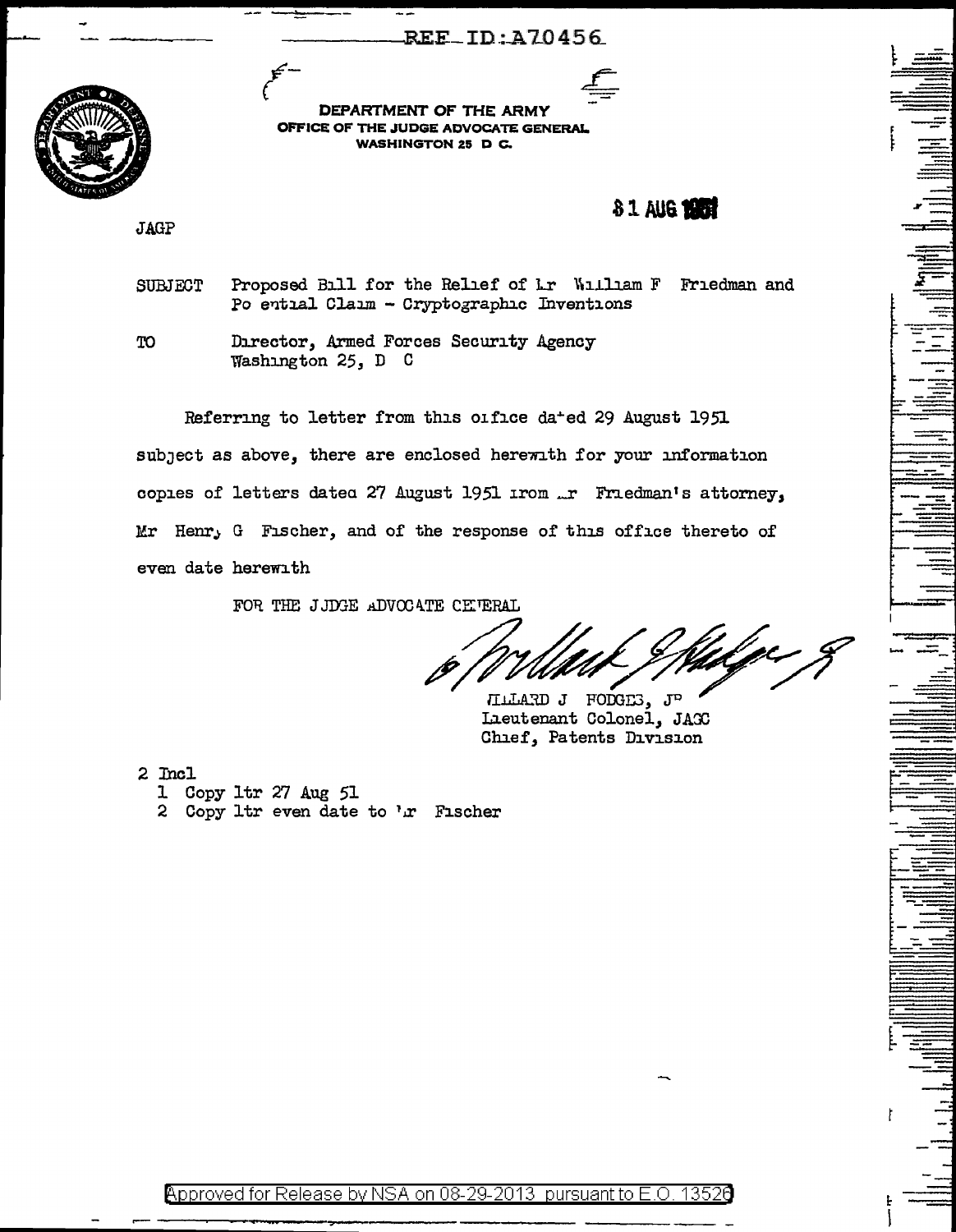FISCHER, WILLIS AND PANZER

*\_r\_*  (

> Washington 6, D C August 27, 1951

t-~ <sup>I</sup>*.ip.--* .,.. ::..

- -- 1=

--<br>דן דן

~ - ----· ----~

Willard J Hodges, Jr Lieutenant Colonel, JAGO Chief, Patents Division Department of the Army The Pentagon Washington, D C

Re Proposed Bill for the relief of Yr William F Friedman

Dear Colonel Hodges

Thank you for your letter of August 9, 1951 concerning the proposed bill for the relief of Mr William F Friedman In that letter you recite the course of our previous correspondence and conferences over the period of the last year and a half designed on our part to present the matter to the Department of Defense in full and to invite an expression of the Department as to whether it had any objection to the introduction of the bill to the Congress for consideration on its merits As you know, we took this time and made this effort because the matter involved, in our view, important questions affecting the national interests At the request of the Department, we submitted all the information available to us on the matter and we have no doubt that your letter is based upon full consideration of that information and all the information which is solely under the control of the Department As we understand the substance of your letter, the Department As we understand the substance of your letter, the Department does not desire to express its views on any phase of the proposed bill to us but will undertake to present a report based upon a full and complete consideration of all the facts and circumstances of that upon call from the interested committees of Congress when the bill is introduced

We would like to take the opportunity here to correct an apparent misunderstanding as to the basis of the relief we seek In your letter you state it as your impression that "Mr Friedman's request for compensation as covered by the proposed bill is predicated upon the alleged damages suffered with respect to such rights as he may still have in the with respect to such rights as he may still have in the inventions in question, as a result of the placement of the inventions under secrecy restrictions"

As a matter of fact, it is not Mr Friedman's rights which are the primary basis of the request for relief, it is the equitable considerations in his case (set out in our memorandum of August 21, 1950) on which the request is principally founded As we said on pages  $8 - 10$  of that memorandum, we do believe that  $Mr$  Friedman has such legal rights, but a monetary sum determined in accordance with any legal measure of damages could reach a magnitude *far* beyond the range and purpose of the relief we seek Instead, as we pointed out, the figure of  $$100,000$  will be submitted to the Congress as a sum Mr Friedman can reasonably request in the light of the equitable considerations here involved

COPY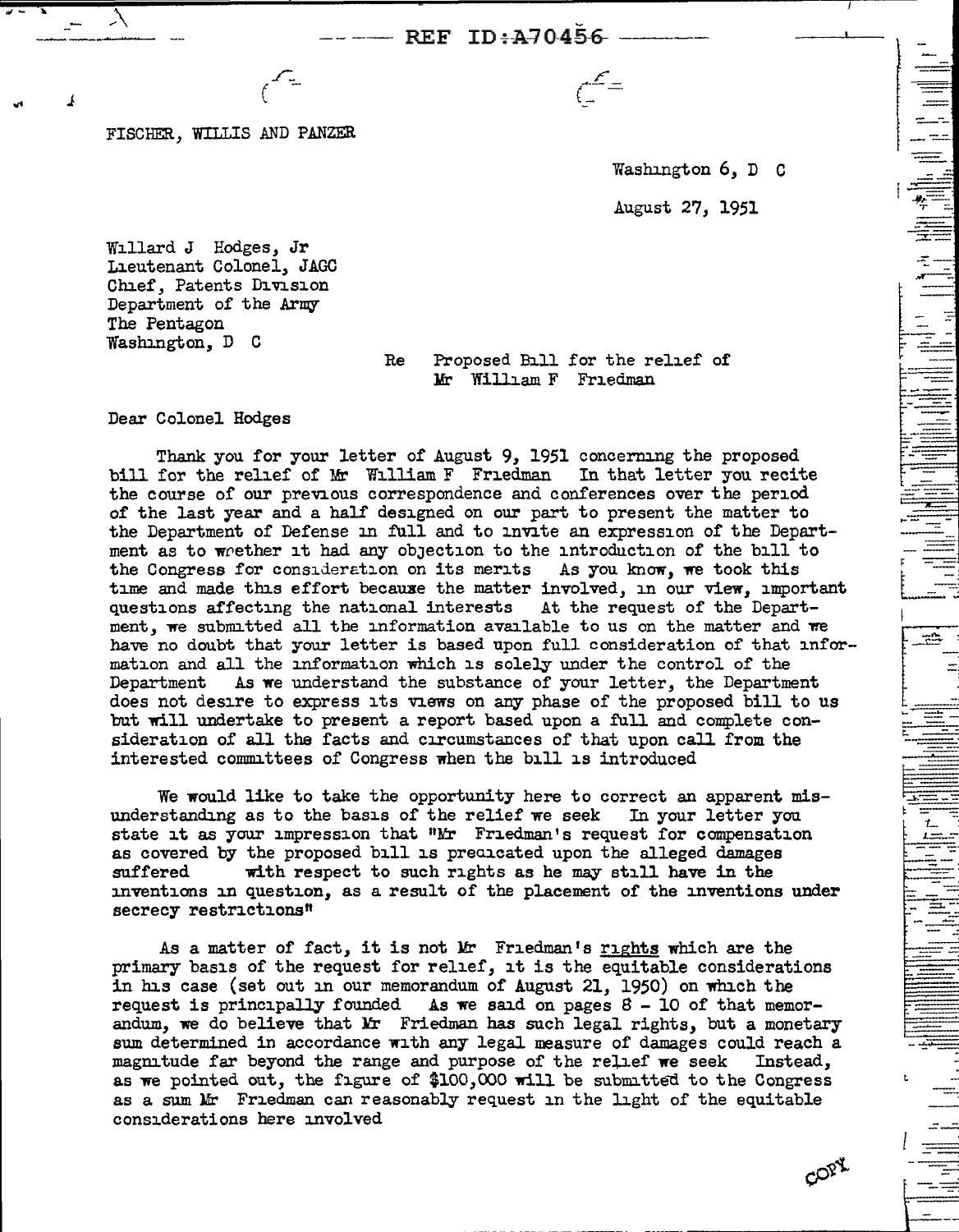2

- ..... -

--~

::

*..::..* 

COPY

Colonel Willard J hodges, Jr - August 27, 1951

 $\epsilon$ <sup> $\rightarrow$ </sup>

The equitable considerations involved in this case are fully set out<br>in the memorandum It is enough to restate here that Mr Friedman devoted It is enough to restate here that Mr Friedman devoted a lifetime to work which culminated in discoveries and inventions of incal-culable value in the national interests This work involved such responsiculable value in the national interests bility, stress and secrecy, that it has unfavorably affected his health, his personal life and his opportunities to engage elsewhere in his profession and has made his livelihood increasingly precarious These and other equitable considerations spelled out in the memorandum form the fundamental basis of the request which will be made to the Congress for  $\mathbf{lr}$  Friedman's relief

We hope we have been more successful here than we have previously been, in spelling out the true nature of the relief being sought

Sincerely yours,

(Signed) Henry G Fischer

HGF/rl

.. .L